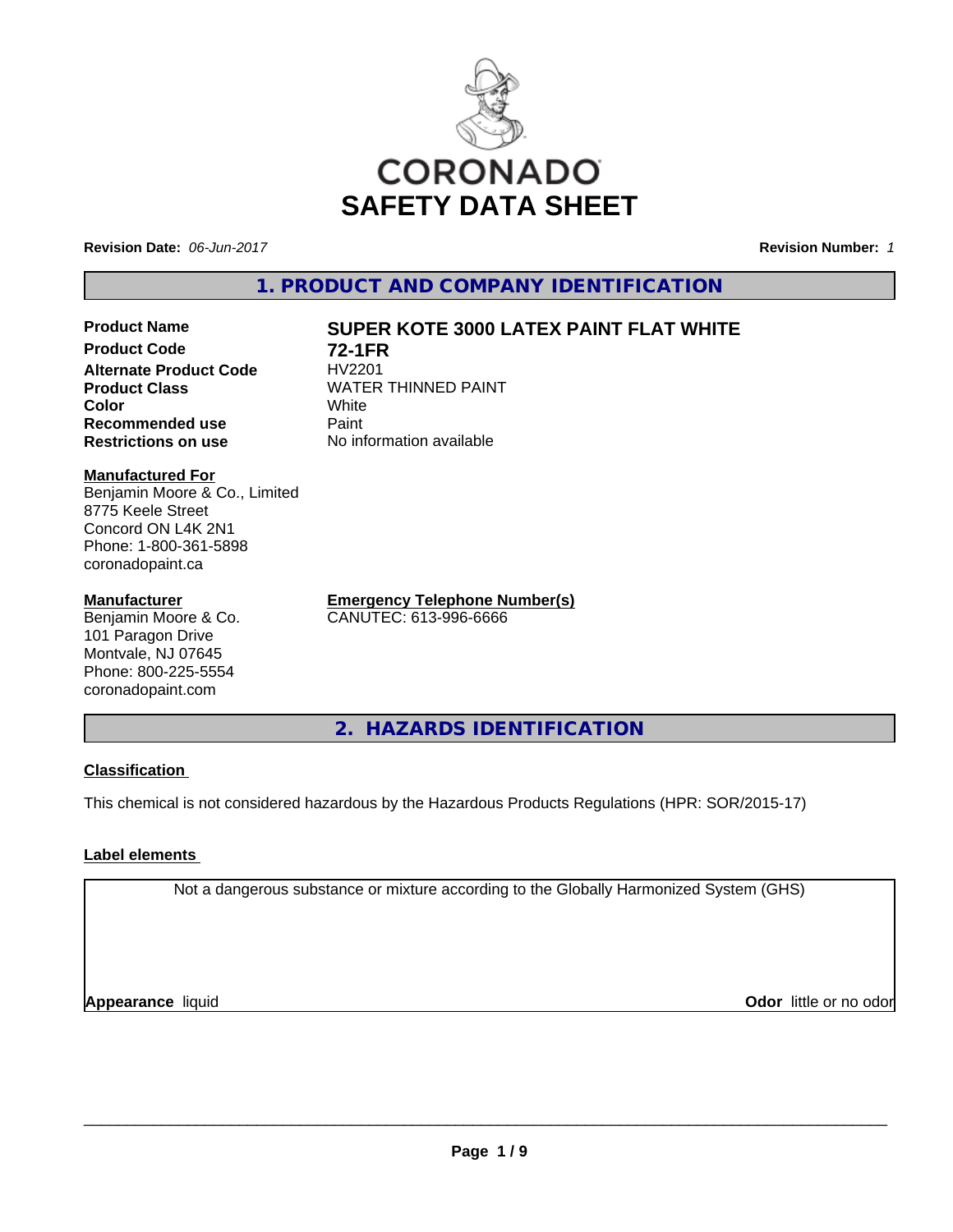#### **Other information**

No information available

# **3. COMPOSITION INFORMATION ON COMPONENTS**

\_\_\_\_\_\_\_\_\_\_\_\_\_\_\_\_\_\_\_\_\_\_\_\_\_\_\_\_\_\_\_\_\_\_\_\_\_\_\_\_\_\_\_\_\_\_\_\_\_\_\_\_\_\_\_\_\_\_\_\_\_\_\_\_\_\_\_\_\_\_\_\_\_\_\_\_\_\_\_\_\_\_\_\_\_\_\_\_\_\_\_\_\_

| <b>Chemical Name</b> | <b>CAS-No</b> | Weight % (max) |
|----------------------|---------------|----------------|
| Kaolin, calcined     | 92704-41-1    | 10 - 30%       |
| Limestone            | 1317-65-3     | 10 - 30%       |
| Titanium dioxide     | 13463-67-7    | $3 - 7%$       |
| Ammonia              | 7664-41-7     | $0.1 - 0.25%$  |

|                                        | 4. FIRST AID MEASURES                                                                                    |
|----------------------------------------|----------------------------------------------------------------------------------------------------------|
| <b>General Advice</b>                  | No hazards which require special first aid measures.                                                     |
| <b>Eye Contact</b>                     | Rinse thoroughly with plenty of water for at least 15<br>minutes and consult a physician.                |
| <b>Skin Contact</b>                    | Wash off immediately with soap and plenty of water while<br>removing all contaminated clothes and shoes. |
| <b>Inhalation</b>                      | Move to fresh air. If symptoms persist, call a physician.                                                |
| Ingestion                              | Clean mouth with water and afterwards drink plenty of<br>water. Consult a physician if necessary.        |
| <b>Most Important Symptoms/Effects</b> | None known.                                                                                              |
| <b>Notes To Physician</b>              | Treat symptomatically.                                                                                   |
|                                        | 5. FIRE-FIGHTING MEASURES                                                                                |

| <b>Suitable Extinguishing Media</b>                                    | Use extinguishing measures that are appropriate to local<br>circumstances and the surrounding environment.                                   |
|------------------------------------------------------------------------|----------------------------------------------------------------------------------------------------------------------------------------------|
| <b>Protective Equipment And Precautions For</b><br><b>Firefighters</b> | As in any fire, wear self-contained breathing apparatus<br>pressure-demand, MSHA/NIOSH (approved or equivalent)<br>and full protective gear. |
| <b>Specific Hazards Arising From The Chemical</b>                      | Closed containers may rupture if exposed to fire or<br>extreme heat.                                                                         |
| <b>Sensitivity To Mechanical Impact</b>                                | No.                                                                                                                                          |
| <b>Sensitivity To Static Discharge</b>                                 | No.                                                                                                                                          |
| <b>Flash Point Data</b><br>Flash Point (°F)<br>Flash Point (°C)        | Not applicable<br>Not applicable                                                                                                             |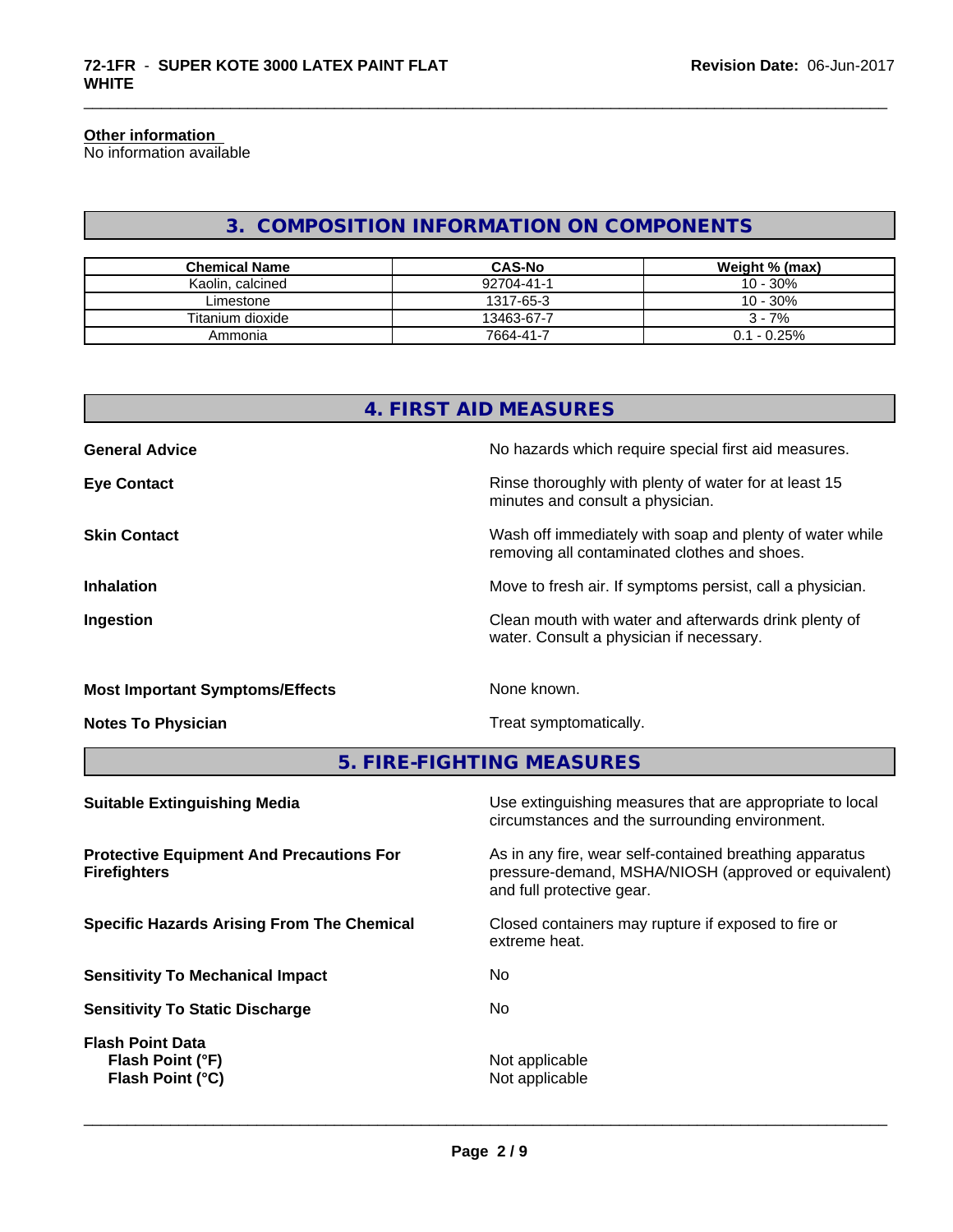|             | <b>Flash Point Method</b>                                    |                        | Not applicable                   |                                |
|-------------|--------------------------------------------------------------|------------------------|----------------------------------|--------------------------------|
|             | <b>Flammability Limits In Air</b>                            |                        |                                  |                                |
|             | <b>Lower Explosion Limit</b><br><b>Upper Explosion Limit</b> |                        | Not applicable<br>Not applicable |                                |
| <b>NFPA</b> | Health: 1                                                    | <b>Flammability: 0</b> | <b>Instability: 0</b>            | <b>Special: Not Applicable</b> |

\_\_\_\_\_\_\_\_\_\_\_\_\_\_\_\_\_\_\_\_\_\_\_\_\_\_\_\_\_\_\_\_\_\_\_\_\_\_\_\_\_\_\_\_\_\_\_\_\_\_\_\_\_\_\_\_\_\_\_\_\_\_\_\_\_\_\_\_\_\_\_\_\_\_\_\_\_\_\_\_\_\_\_\_\_\_\_\_\_\_\_\_\_

#### **NFPA Legend**

- 0 Not Hazardous
- 1 Slightly
- 2 Moderate
- 3 High
- 4 Severe

*The ratings assigned are only suggested ratings, the contractor/employer has ultimate responsibilities for NFPA ratings where this system is used.*

*Additional information regarding the NFPA rating system is available from the National Fire Protection Agency (NFPA) at www.nfpa.org.*

## **6. ACCIDENTAL RELEASE MEASURES**

**Personal Precautions Avoid contact with skin, eyes and clothing. Ensure** Avoid contact with skin, eyes and clothing. Ensure adequate ventilation.

**Other Information Discription Prevent further leakage or spillage if safe to do so.** 

**Environmental Precautions** See Section 12 for additional Ecological Information.

**Methods For Clean-Up Example 20 All 20 All 20 All 20 Soak** up with inert absorbent material. Sweep up and shovel into suitable containers for disposal.

**7. HANDLING AND STORAGE**

**Handling Handling Avoid contact with skin, eyes and clothing. Avoid breathing** vapors, spray mists or sanding dust. In case of insufficient ventilation, wear suitable respiratory equipment.

**Storage Keep container tightly closed. Keep out of the reach of Keep** container tightly closed. Keep out of the reach of

**Incompatible Materials Incompatible Materials No information available** 

 $\overline{\phantom{a}}$  ,  $\overline{\phantom{a}}$  ,  $\overline{\phantom{a}}$  ,  $\overline{\phantom{a}}$  ,  $\overline{\phantom{a}}$  ,  $\overline{\phantom{a}}$  ,  $\overline{\phantom{a}}$  ,  $\overline{\phantom{a}}$  ,  $\overline{\phantom{a}}$  ,  $\overline{\phantom{a}}$  ,  $\overline{\phantom{a}}$  ,  $\overline{\phantom{a}}$  ,  $\overline{\phantom{a}}$  ,  $\overline{\phantom{a}}$  ,  $\overline{\phantom{a}}$  ,  $\overline{\phantom{a}}$ 

# **8. EXPOSURE CONTROLS/PERSONAL PROTECTION**

children.

#### **Exposure Limits**

*No exposure limits have been established for this product.*

| <b>Chemical Name</b> | ACGIH             | Alberta           | <b>British Columbia</b>    | Ontario           | Quebec                      |
|----------------------|-------------------|-------------------|----------------------------|-------------------|-----------------------------|
| Limestone            | N/E               | 10 mg/m $3$ - TWA | 10 mg/m <sup>3</sup> - TWA | N/E               | 10 mg/m $3$ - TWAEV         |
|                      |                   |                   | $3 \text{ ma/m}^3$ - TWA   |                   |                             |
|                      |                   |                   | $20 \text{ ma/m}^3$ - STEL |                   |                             |
| Titanium dioxide     | 10 mg/m $3$ - TWA | 10 mg/m $3$ - TWA | 10 mg/m $3$ - TWA          | 10 mg/m $3$ - TWA | $10 \text{ mg/m}^3$ - TWAEV |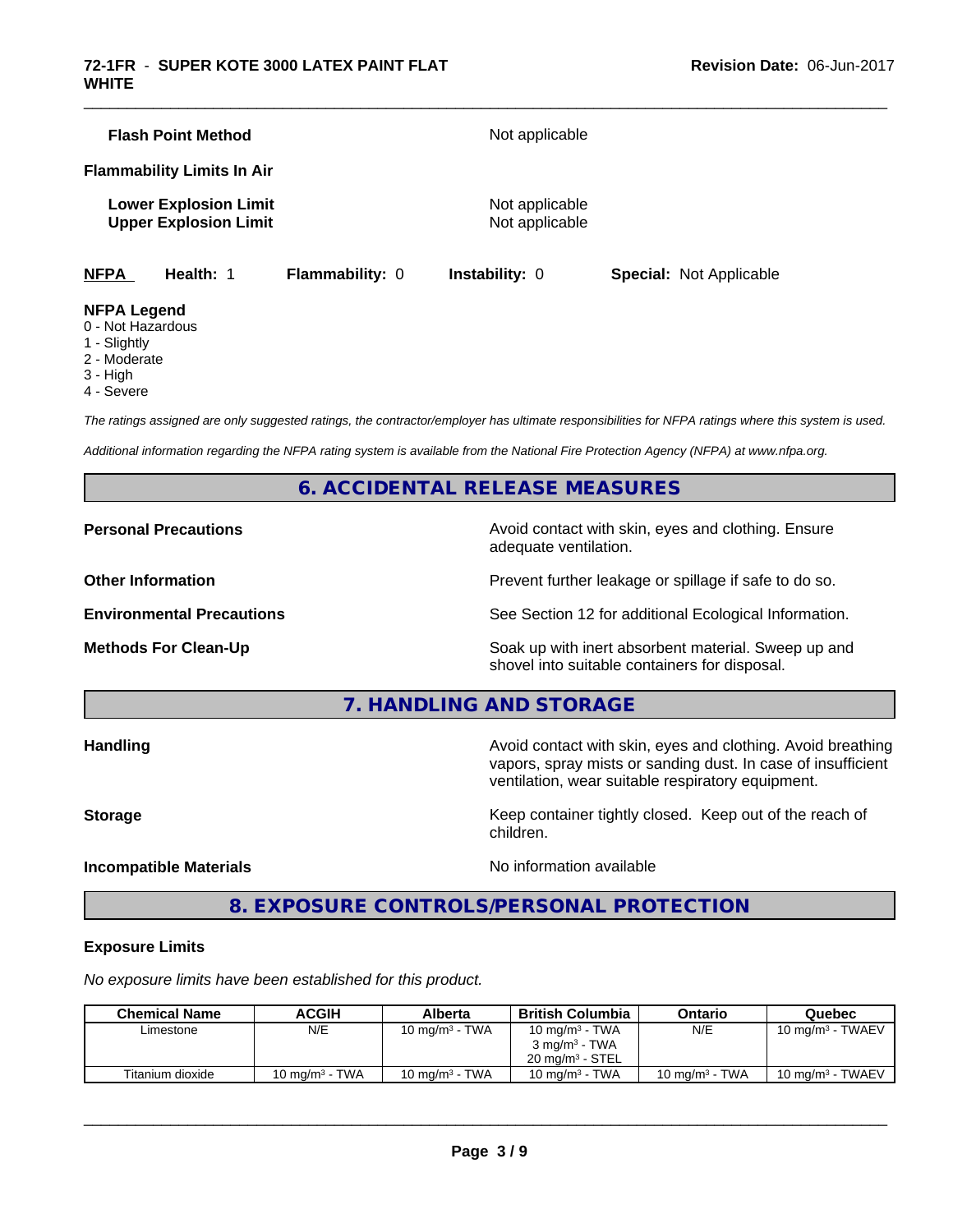#### **72-1FR** - **SUPER KOTE 3000 LATEX PAINT FLAT WHITE**

|         |               |                            | $3 \text{ ma/m}^3$ - TWA |               |                              |
|---------|---------------|----------------------------|--------------------------|---------------|------------------------------|
| Ammonia | 25 ppm - TWA  | 25 ppm - TWA               | 25 ppm - TWA             | 25 ppm - TWA  | 25 ppm - TWAEV               |
|         | 35 ppm - STEL | 17 mg/m $3$ - TWA          | 35 ppm - STEL            | 35 ppm - STEL | 17 mg/m <sup>3</sup> - TWAEV |
|         |               | 35 ppm - STEL              |                          |               | 35 ppm - STEV                |
|         |               | $24 \text{ ma/m}^3$ - STEL |                          |               | $24 \text{ ma/m}^3$ - STEV   |

\_\_\_\_\_\_\_\_\_\_\_\_\_\_\_\_\_\_\_\_\_\_\_\_\_\_\_\_\_\_\_\_\_\_\_\_\_\_\_\_\_\_\_\_\_\_\_\_\_\_\_\_\_\_\_\_\_\_\_\_\_\_\_\_\_\_\_\_\_\_\_\_\_\_\_\_\_\_\_\_\_\_\_\_\_\_\_\_\_\_\_\_\_

#### **Legend**

ACGIH - American Conference of Governmental Industrial Hygienists Alberta - Alberta Occupational Exposure Limits

British Columbia - British Columbia Occupational Exposure Limits

Ontario - Ontario Occupational Exposure Limits

Quebec - Quebec Occupational Exposure Limits

N/E - Not established

# **Personal Protective Equipment**<br> **Eve/Face Protection**

**Engineering Measures Ensure** Ensure adequate ventilation, especially in confined areas.

Safety glasses with side-shields. **Skin Protection Protection Protective gloves and impervious clothing. Respiratory Protection In case of insufficient ventilation wear suitable respiratory** equipment.

**Hygiene Measures Avoid contact with skin, eyes and clothing. Remove and Avoid contact with skin, eyes and clothing. Remove and Avoid contact with skin, eyes and clothing. Remove and** wash contaminated clothing before re-use. Wash thoroughly after handling.

# **9. PHYSICAL AND CHEMICAL PROPERTIES**

| Appearance                           | liquid                   |
|--------------------------------------|--------------------------|
| Odor                                 | little or no odor        |
| <b>Odor Threshold</b>                | No information available |
| Density (Ibs/gal)                    | $10.85 - 10.95$          |
| <b>Specific Gravity</b>              | $1.30 - 1.32$            |
| pH                                   | No information available |
| <b>Viscosity (cps)</b>               | No information available |
| <b>Solubility</b>                    | No information available |
| <b>Water Solubility</b>              | No information available |
| <b>Evaporation Rate</b>              | No information available |
| <b>Vapor Pressure</b>                | No information available |
| <b>Vapor Density</b>                 | No information available |
| Wt. % Solids                         | $40 - 50$                |
| Vol. % Solids                        | $25 - 35$                |
| Wt. % Volatiles                      | $50 - 60$                |
| <b>Vol. % Volatiles</b>              | $65 - 75$                |
| <b>VOC Regulatory Limit (g/L)</b>    | < 50                     |
| <b>Boiling Point (°F)</b>            | 212                      |
| <b>Boiling Point (°C)</b>            | 100                      |
| <b>Freezing Point (°F)</b>           | 32                       |
| <b>Freezing Point (°C)</b>           | 0                        |
| Flash Point (°F)                     | Not applicable           |
| Flash Point (°C)                     | Not applicable           |
| <b>Flash Point Method</b>            | Not applicable           |
| <b>Flammability (solid, gas)</b>     | Not applicable           |
| <b>Upper Explosion Limit</b>         | Not applicable           |
| <b>Lower Explosion Limit</b>         | Not applicable           |
| <b>Autoignition Temperature (°F)</b> | No information available |
|                                      |                          |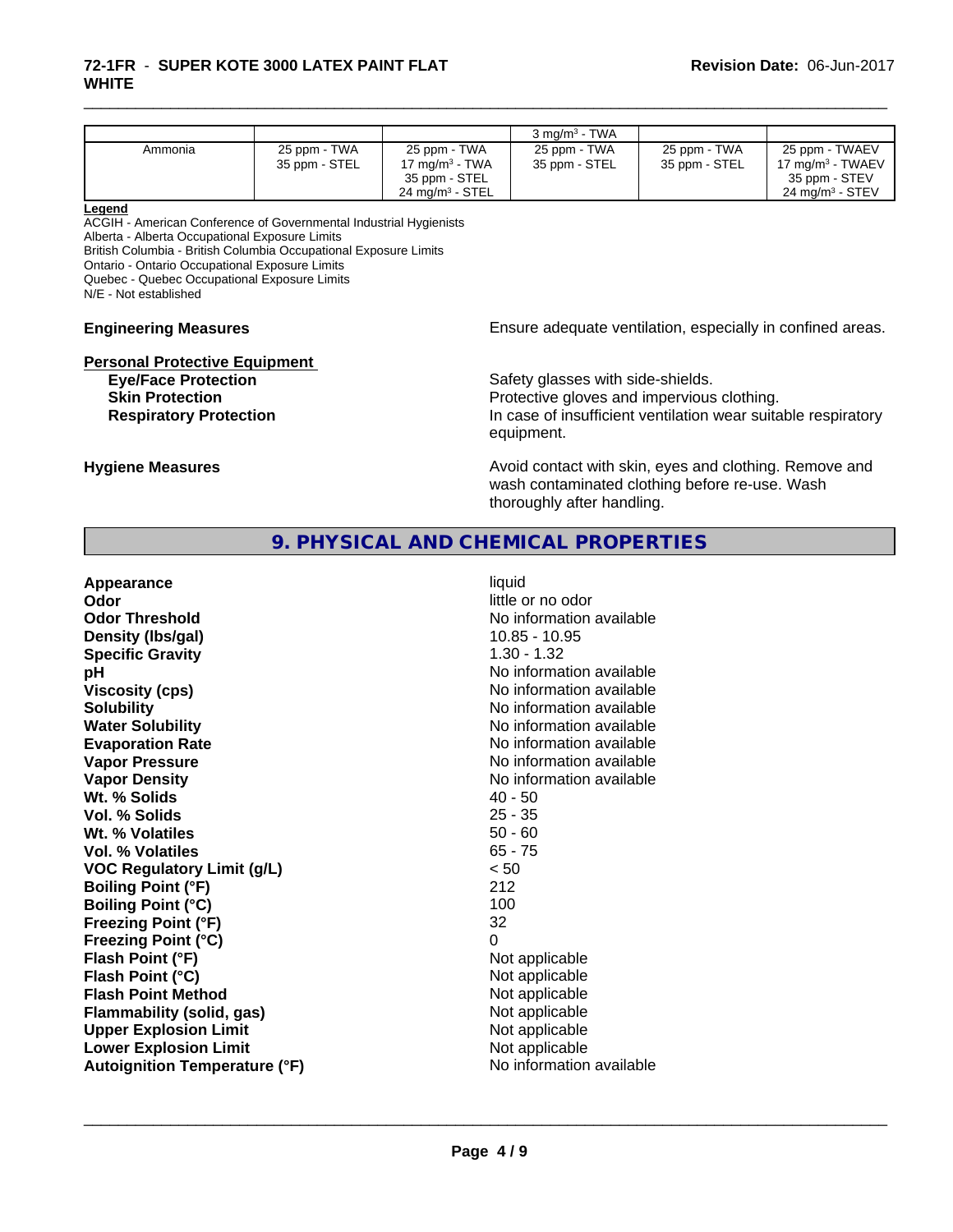Autoignition Temperature (°C)<br>
Decomposition Temperature (°F)<br>
No information available **Decomposition Temperature (°F)**<br> **Decomposition Temperature (°C)**<br>
No information available **Decomposition Temperature (°C)**<br> **Partition Coefficient (n-octanol/water)** No information available **Partition Coefficient (n-octanol/water)** 

\_\_\_\_\_\_\_\_\_\_\_\_\_\_\_\_\_\_\_\_\_\_\_\_\_\_\_\_\_\_\_\_\_\_\_\_\_\_\_\_\_\_\_\_\_\_\_\_\_\_\_\_\_\_\_\_\_\_\_\_\_\_\_\_\_\_\_\_\_\_\_\_\_\_\_\_\_\_\_\_\_\_\_\_\_\_\_\_\_\_\_\_\_

# **10. STABILITY AND REACTIVITY**

| <b>Reactivity</b>                         | Not Applicable                           |
|-------------------------------------------|------------------------------------------|
| <b>Chemical Stability</b>                 | Stable under normal conditions.          |
| <b>Conditions To Avoid</b>                | Prevent from freezing.                   |
| <b>Incompatible Materials</b>             | No materials to be especially mentioned. |
| <b>Hazardous Decomposition Products</b>   | None under normal use.                   |
| <b>Possibility Of Hazardous Reactions</b> | None under normal conditions of use.     |

# **11. TOXICOLOGICAL INFORMATION**

#### **Product Information Information on likely routes of exposure**

**Principal Routes of Exposure Exposure** Eye contact, skin contact and inhalation.

**Acute Toxicity** 

**Product Information** No information available

**Information on toxicological effects**

**Symptoms** No information available

#### **Delayed and immediate effects as well as chronic effects from short and long-term exposure**

| Eye contact<br>May cause slight irritation<br>Substance may cause slight skin irritation. Prolonged or<br><b>Skin contact</b><br>repeated contact may dry skin and cause irritation.<br>May cause irritation of respiratory tract.<br><b>Inhalation</b><br>Ingestion may cause gastrointestinal irritation, nausea,<br>Ingestion<br>vomiting and diarrhea.<br>No information available.<br>Sensitization: |  |
|-----------------------------------------------------------------------------------------------------------------------------------------------------------------------------------------------------------------------------------------------------------------------------------------------------------------------------------------------------------------------------------------------------------|--|
|                                                                                                                                                                                                                                                                                                                                                                                                           |  |
|                                                                                                                                                                                                                                                                                                                                                                                                           |  |
|                                                                                                                                                                                                                                                                                                                                                                                                           |  |
|                                                                                                                                                                                                                                                                                                                                                                                                           |  |
| No information available.<br><b>Neurological Effects</b>                                                                                                                                                                                                                                                                                                                                                  |  |
| No information available.<br><b>Mutagenic Effects</b>                                                                                                                                                                                                                                                                                                                                                     |  |
| <b>Reproductive Effects</b><br>No information available.                                                                                                                                                                                                                                                                                                                                                  |  |
| No information available.<br><b>Developmental Effects</b>                                                                                                                                                                                                                                                                                                                                                 |  |
| No information available.<br><b>Target Organ Effects</b>                                                                                                                                                                                                                                                                                                                                                  |  |
| <b>STOT - single exposure</b><br>No information available.                                                                                                                                                                                                                                                                                                                                                |  |
| No information available.<br><b>STOT - repeated exposure</b>                                                                                                                                                                                                                                                                                                                                              |  |
| Other adverse effects<br>No information available.                                                                                                                                                                                                                                                                                                                                                        |  |
| No information available.<br><b>Aspiration Hazard</b>                                                                                                                                                                                                                                                                                                                                                     |  |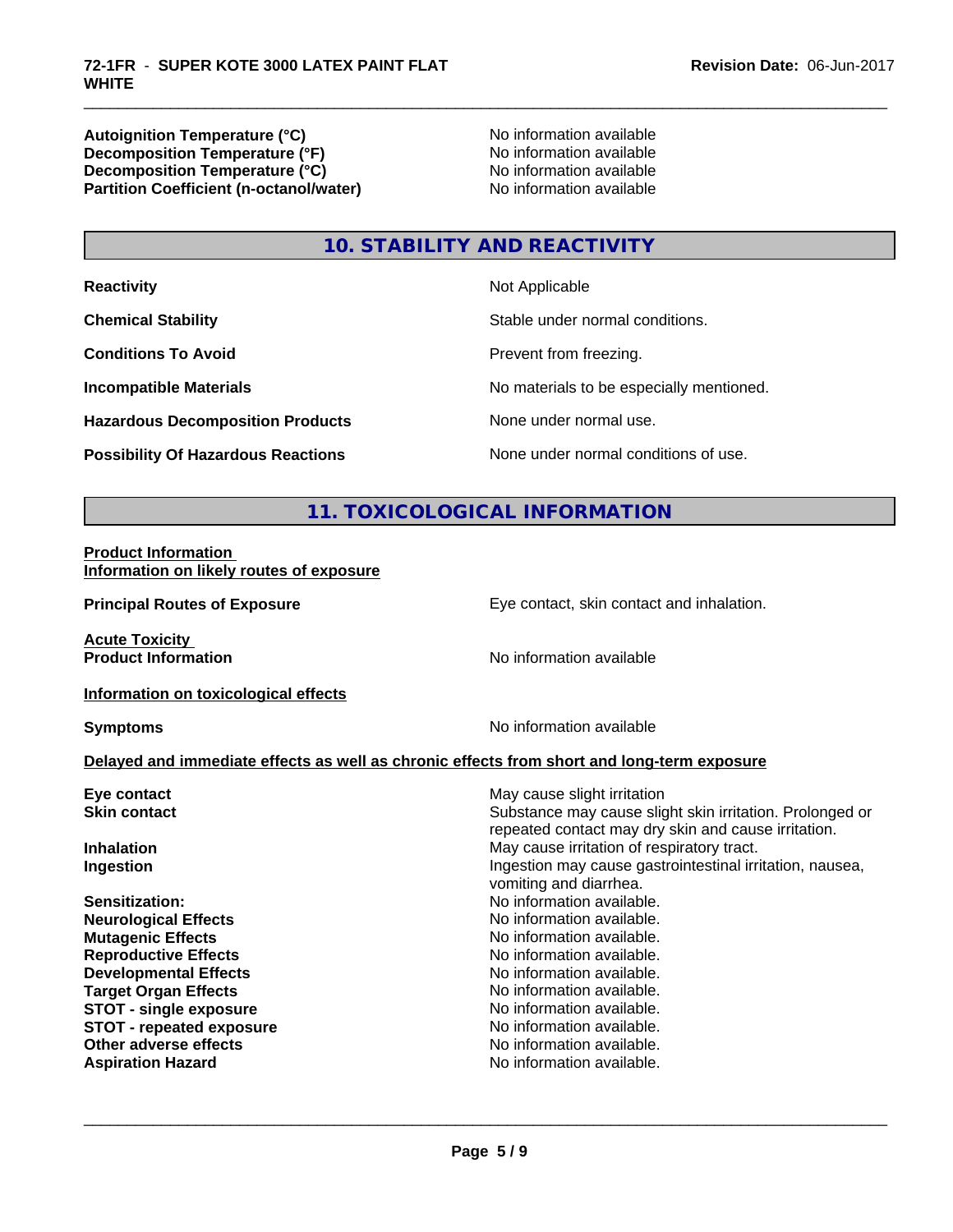#### **Numerical measures of toxicity**

#### **The following values are calculated based on chapter 3.1 of the GHS document**

| <b>ATEmix (oral)</b> |                                      |
|----------------------|--------------------------------------|
|                      | <b>ATEmix (inhalation-dust/mist)</b> |

**ATEmix (oral)** 11547 mg/kg **ATEmix (inhalation-dust/mist)** 423.1 mg/L

\_\_\_\_\_\_\_\_\_\_\_\_\_\_\_\_\_\_\_\_\_\_\_\_\_\_\_\_\_\_\_\_\_\_\_\_\_\_\_\_\_\_\_\_\_\_\_\_\_\_\_\_\_\_\_\_\_\_\_\_\_\_\_\_\_\_\_\_\_\_\_\_\_\_\_\_\_\_\_\_\_\_\_\_\_\_\_\_\_\_\_\_\_

#### **Component**

Kaolin, calcined LD50 Oral: > 5000 mg/kg (Rat) vendor data Titanium dioxide LD50 Oral: > 10000 mg/kg (Rat) Ammonia LC50 Inhalation (Vapor): 2000 ppm (Rat, 4 hr.)

#### **Chronic Toxicity**

#### **Carcinogenicity**

*The information below indicateswhether each agency has listed any ingredient as a carcinogen:.*

| <b>Chemical Name</b>           | <b>IARC</b>                     | <b>NTP</b> |
|--------------------------------|---------------------------------|------------|
|                                | 2B<br>Possible Human Carcinogen |            |
| $T^*$<br>⊧dioxide<br>l itanıum |                                 |            |

• Although IARC has classified titanium dioxide as possibly carcinogenic to humans (2B), their summary concludes: "No significant exposure to titanium dioxide is thought to occur during the use of products in which titanium dioxide is bound to other materials, such as paint."

#### **Legend**

IARC - International Agency for Research on Cancer NTP - National Toxicity Program OSHA - Occupational Safety & Health Administration

**12. ECOLOGICAL INFORMATION**

#### **Ecotoxicity Effects**

The environmental impact of this product has not been fully investigated.

#### **Product Information**

#### **Acute Toxicity to Fish**

No information available

#### **Acute Toxicity to Aquatic Invertebrates**

No information available

#### **Acute Toxicity to Aquatic Plants**

No information available

#### **Persistence / Degradability**

No information available.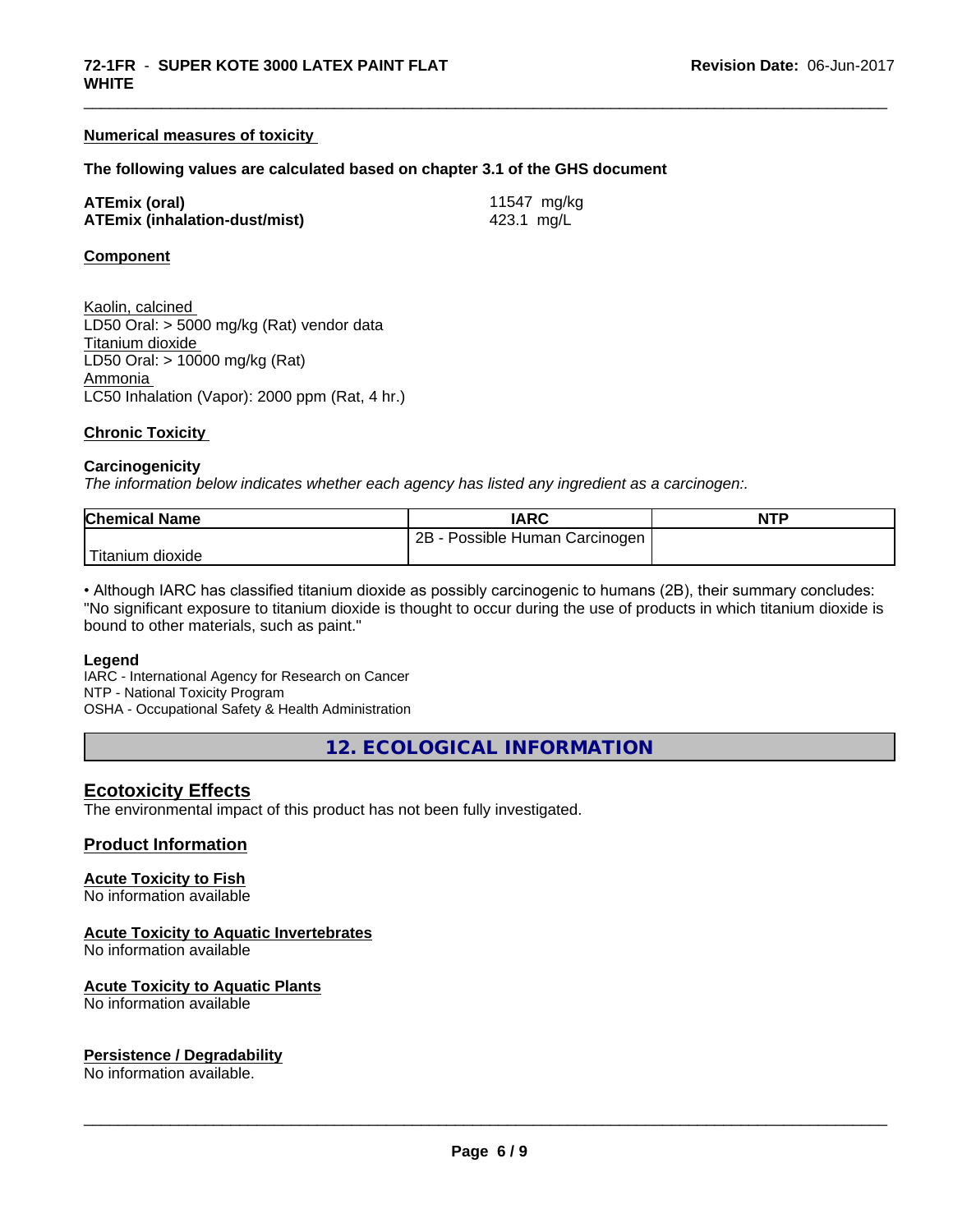# **Bioaccumulation / Accumulation**

No information available.

#### **Mobility in Environmental Media**

No information available.

#### **Ozone**

No information available

#### **Component**

#### **Acute Toxicity to Fish**

Titanium dioxide  $LC50:$  > 1000 mg/L (Fathead Minnow - 96 hr.)

#### **Acute Toxicity to Aquatic Invertebrates**

No information available

#### **Acute Toxicity to Aquatic Plants**

No information available

# **13. DISPOSAL CONSIDERATIONS**

**Waste Disposal Method** Dispose of in accordance with federal, state, provincial, and local regulations. Local requirements may vary, consult your sanitation department or state-designated environmental protection agency for more disposal options.

**14. TRANSPORT INFORMATION**

**TDG** Not regulated

\_\_\_\_\_\_\_\_\_\_\_\_\_\_\_\_\_\_\_\_\_\_\_\_\_\_\_\_\_\_\_\_\_\_\_\_\_\_\_\_\_\_\_\_\_\_\_\_\_\_\_\_\_\_\_\_\_\_\_\_\_\_\_\_\_\_\_\_\_\_\_\_\_\_\_\_\_\_\_\_\_\_\_\_\_\_\_\_\_\_\_\_\_

**ICAO / IATA** Not regulated

**IMDG / IMO** Not regulated

 $\overline{\phantom{a}}$  ,  $\overline{\phantom{a}}$  ,  $\overline{\phantom{a}}$  ,  $\overline{\phantom{a}}$  ,  $\overline{\phantom{a}}$  ,  $\overline{\phantom{a}}$  ,  $\overline{\phantom{a}}$  ,  $\overline{\phantom{a}}$  ,  $\overline{\phantom{a}}$  ,  $\overline{\phantom{a}}$  ,  $\overline{\phantom{a}}$  ,  $\overline{\phantom{a}}$  ,  $\overline{\phantom{a}}$  ,  $\overline{\phantom{a}}$  ,  $\overline{\phantom{a}}$  ,  $\overline{\phantom{a}}$ 

**15. REGULATORY INFORMATION**

# **International Inventories**

| <b>TSCA: United States</b> | Yes - All components are listed or exempt. |
|----------------------------|--------------------------------------------|
| <b>DSL: Canada</b>         | Yes - All components are listed or exempt. |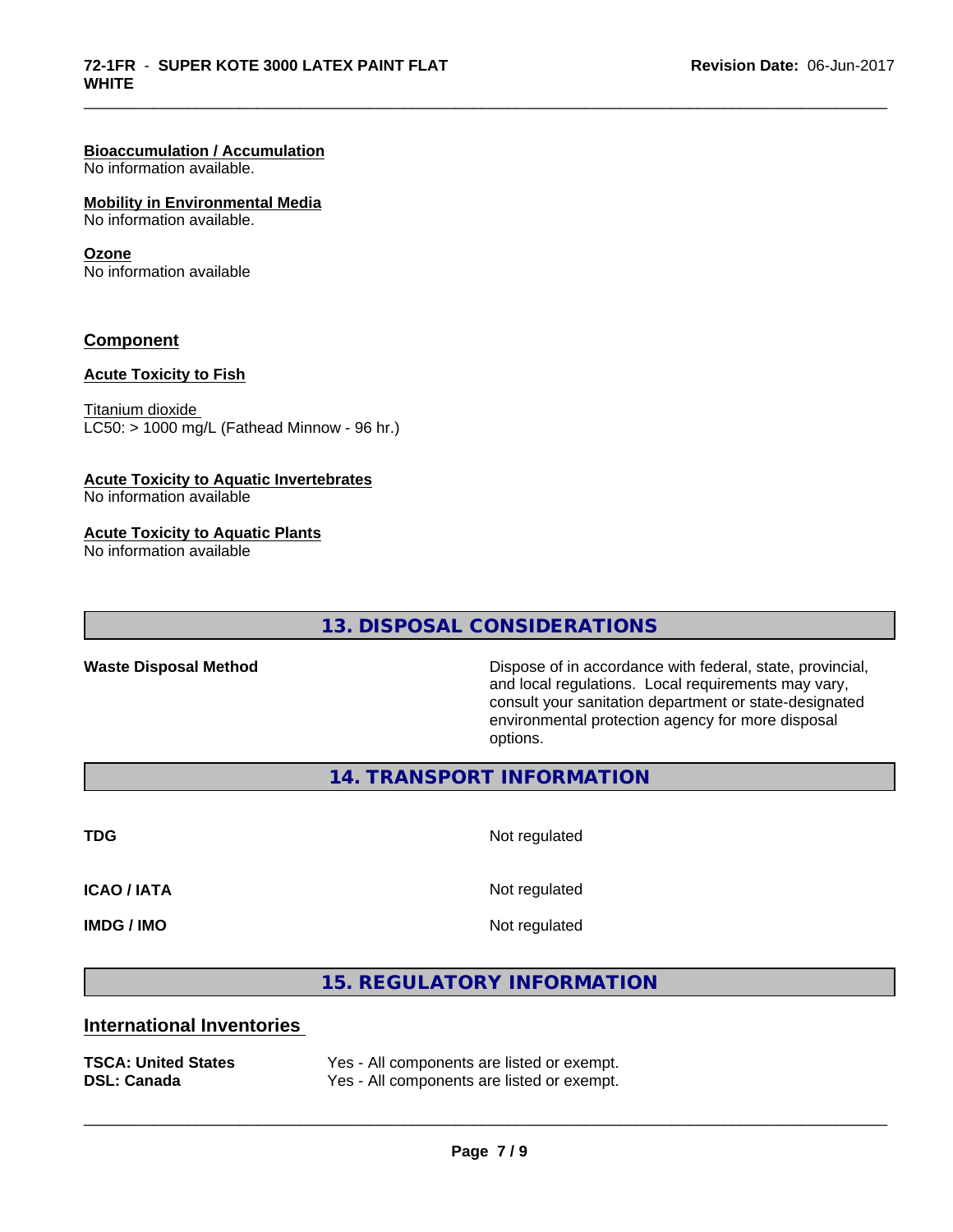## **National Pollutant Release Inventory (NPRI)**

#### **NPRI Parts 1- 4**

This product contains the following Parts 1-4 NPRI chemicals:

| <b>Chemical Name</b> | <b>CAS-No</b> | Weight % (max) | <b>NPRI Parts 1-4</b> |
|----------------------|---------------|----------------|-----------------------|
| Ammonia              | 7664-41-7     | $0.25\%$<br>υ. | Listed                |

\_\_\_\_\_\_\_\_\_\_\_\_\_\_\_\_\_\_\_\_\_\_\_\_\_\_\_\_\_\_\_\_\_\_\_\_\_\_\_\_\_\_\_\_\_\_\_\_\_\_\_\_\_\_\_\_\_\_\_\_\_\_\_\_\_\_\_\_\_\_\_\_\_\_\_\_\_\_\_\_\_\_\_\_\_\_\_\_\_\_\_\_\_

#### **NPRI Part 5**

This product contains the following NPRI Part 5 Chemicals:

*None*

#### **WHMIS Regulatory Status**

This product has been classified in accordance with the hazard criteria of the Hazardous Products Regulations (HPR) and the SDS contains all the information required by the HPR.

| <b>16. OTHER INFORMATION</b>                                               |                        |                      |                                                                                                                                               |  |  |  |
|----------------------------------------------------------------------------|------------------------|----------------------|-----------------------------------------------------------------------------------------------------------------------------------------------|--|--|--|
|                                                                            |                        |                      |                                                                                                                                               |  |  |  |
| $HMIS -$<br>Health: 1                                                      | <b>Flammability: 0</b> | <b>Reactivity: 0</b> | $PPE: -$                                                                                                                                      |  |  |  |
| <b>HMIS Legend</b>                                                         |                        |                      |                                                                                                                                               |  |  |  |
| 0 - Minimal Hazard                                                         |                        |                      |                                                                                                                                               |  |  |  |
| 1 - Slight Hazard                                                          |                        |                      |                                                                                                                                               |  |  |  |
| 2 - Moderate Hazard                                                        |                        |                      |                                                                                                                                               |  |  |  |
| 3 - Serious Hazard                                                         |                        |                      |                                                                                                                                               |  |  |  |
| 4 - Severe Hazard                                                          |                        |                      |                                                                                                                                               |  |  |  |
| * - Chronic Hazard                                                         |                        |                      |                                                                                                                                               |  |  |  |
| X - Consult your supervisor or S.O.P. for "Special" handling instructions. |                        |                      |                                                                                                                                               |  |  |  |
| present under the actual normal conditions of use.                         |                        |                      | Note: The PPE rating has intentionally been left blank. Choose appropriate PPE that will protect employees from the hazards the material will |  |  |  |

*Caution: HMISÒ ratings are based on a 0-4 rating scale, with 0 representing minimal hazards or risks, and 4 representing significant hazards or risks. Although HMISÒ ratings are not required on MSDSs under 29 CFR 1910.1200, the preparer, has chosen to provide them. HMISÒ ratings are to be used only in conjunction with a fully implemented HMISÒ program by workers who have received appropriate HMISÒ training. HMISÒ is a registered trade and service mark of the NPCA. HMISÒ materials may be purchased exclusively from J. J. Keller (800) 327-6868.*

**WARNING!** If you scrape, sand, or remove old paint, you may release lead dust. LEAD IS TOXIC. EXPOSURE TO LEAD DUST CAN CAUSE SERIOUS ILLNESS, SUCH AS BRAIN DAMAGE, ESPECIALLY IN CHILDREN. PREGNANT WOMEN SHOULD ALSO AVOID EXPOSURE.Wear a NIOSH approved respirator to control lead exposure. Clean up carefully with a HEPA vacuum and a wet mop. Before you start, find out how to protect yourself and your family by logging onto Health Canada @

http://www.hc-sc.gc.ca/ewh-semt/contaminants/lead-plomb/asked\_questions-questions\_posees-eng.php.

**Prepared By** Product Stewardship Department Benjamin Moore & Co. 101 Paragon Drive Montvale, NJ 07645 855-724-6802